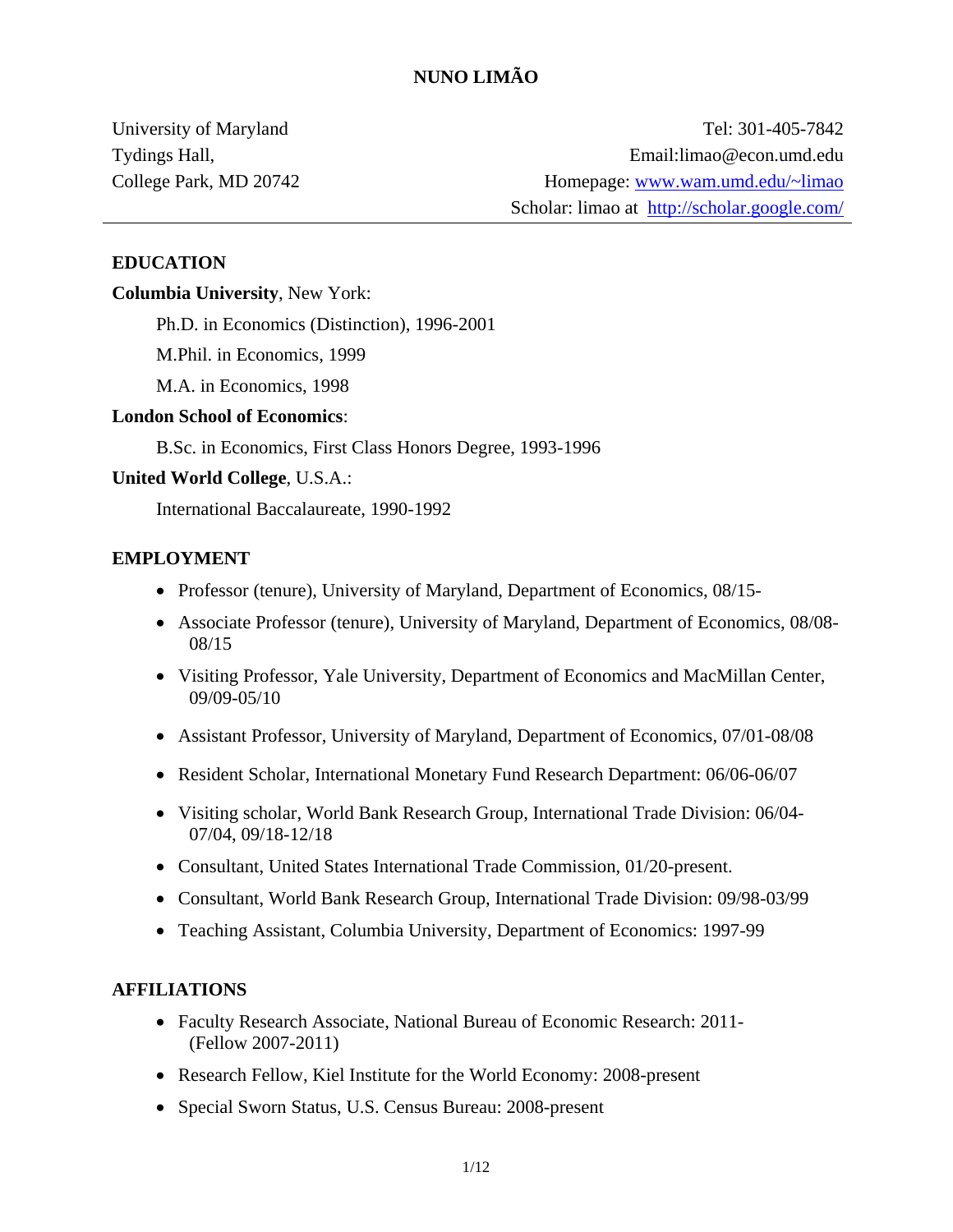• Research Affiliate, Centre for Economic Policy Research: 2005-2013

### **FUNDING**

- NSF 1360780 "International Trade, Firms and Welfare under Policy Uncertainty" (co-PI Kyle Handley), 2014-2017
- Dean's Research Initiative Grant, University of Maryland, 2011
- George Walter Leitner Research Scholar in International and Comparative Political Economy, Yale University, 2009-2010
- Graduate Research Board Summer Award, University of Maryland, 2003, 2006
- Funding from the UK's Department for International Development for research on the Global Trade and Financial Architecture, 2005
- Ph.D. scholarship, Gulbenkian Foundation, 2000
- Preceptorship, Columbia University, 1999, 2000
- President's fellowship, Columbia University, 1997, 1998
- Ph.D. scholarship, JNICT (Portuguese bureau of scientific research), 1996-2000
- Scholarship, United World College 1990-92

## **EDITORSHIPS AND HONORS**

- Associate Editor of the Journal of International Economics July 2010-
- Associate Editor of the Portuguese Economics Journal September 2015-
- Associate Editor of the E-conomics Journal, 2008-2020
- Editor of the B.E. Journal of Economic Analysis & Policy Jan 2010-oct 2012
- Outstanding Graduate Advisor Award, BSOS, University of Maryland, 2015
- Kiel Institute Excellence Award in Global Economic Affairs, 2008
- Bhagwati Prize for best dissertation, 2002
- Award for best M.A. thesis, Columbia University, Department of Economics, 1998

### **WORKING PAPERS**

- ["Economic and Policy Uncertainty: Export Dynamics and the Value of Agreements,](http://www.wam.umd.edu/%7Elimao/w24368.pdf)" NBER Working Paper 24368, 2018; with Kyle Handley and Jeronimo Carballo. R&R Journal of International Economics
- "Firm Input Choice Under Trade Policy Uncertainty," NBER Working Paper 27910, 2020; with Kyle Handley, Rod Ludema and Zhi Yu. R&R Journal of International Economics.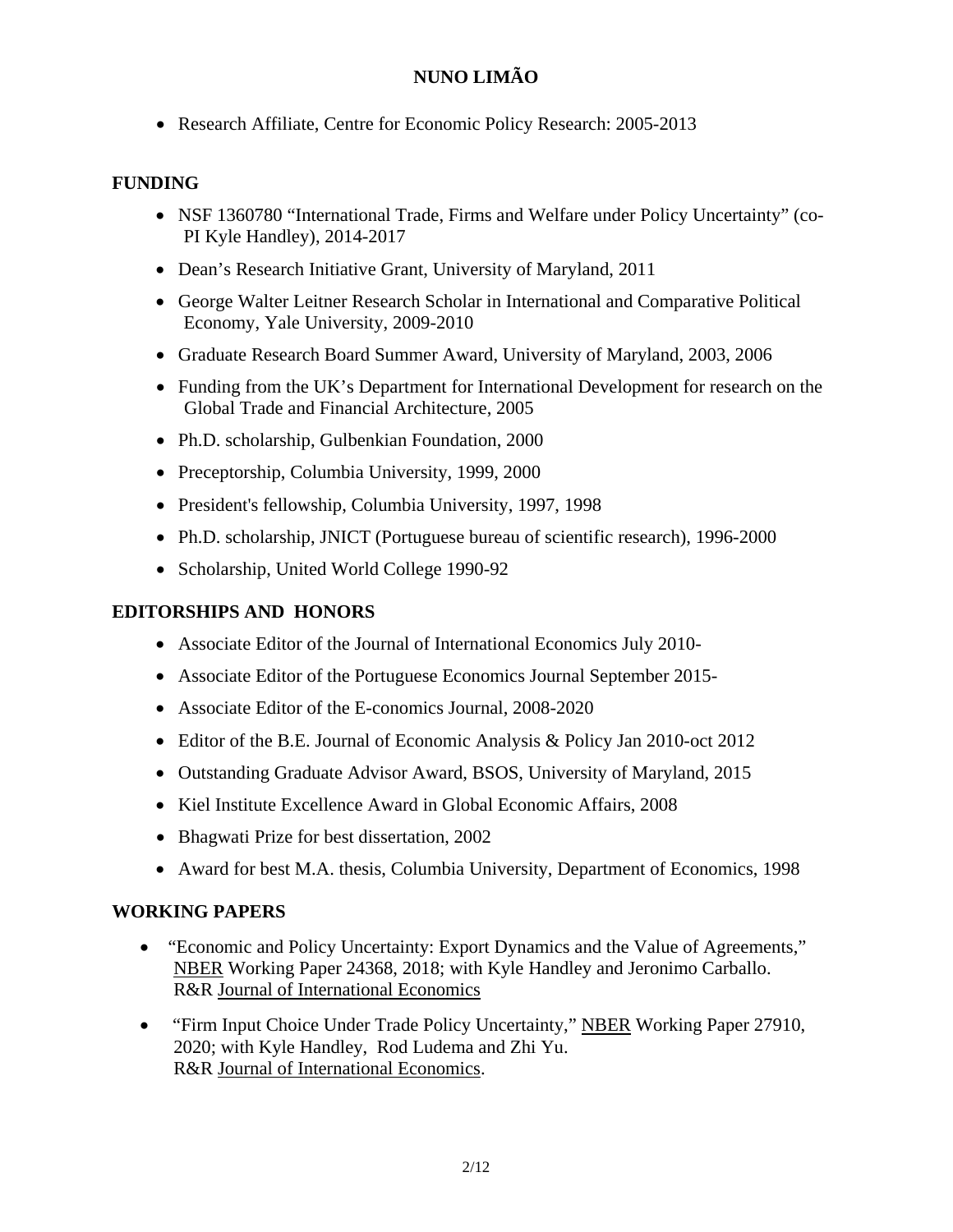- "Brexit Uncertainty and its (Dis)Service Effects," NBER Working Paper 28053, 2020; with Saad Ahmad, Sarah Oliver and Serge Shikher. R&R American Economic Journal: Economic Policy.
- "Size, Trade, Technology and the Division of Labor," [NBER W](https://www.nber.org/system/files/working_papers/w28969/w28969.pdf)orking Paper 28969, 2021; with Yang Xu.

## **WORK IN PROGRESS**

• "An Import(ant) Price of Brexit," with Alejandro Graziano and Kyle Handley.

### **PUBLICATIONS**

- "Trade Policy Uncertainty," Annual Review of Economics, Forthcoming, with Kyle Handley.
- "Brexit Uncertainty and Trade Disintegration," Economic Journal, 2021, 131(635): 1150-85, with Alejandro Graziano and Kyle Handley.
- "Brexit Uncertainty: Trade Externalities Beyond Europe," American Economic Association P&P, 2020, 552-556, with Alejandro Graziano and Kyle Handley.
- "Policy Externalities and International Agreements," [World Scientific Studies in](https://www.worldscientific.com/worldscibooks/10.1142/10234)  [International Economics series,](https://www.worldscientific.com/worldscibooks/10.1142/10234) 2018, 1-404.
- "Policy Uncertainty, Trade and Welfare: Theory and Evidence for China and the U.S.," American Economic Review, 2017, 107(9): 2731-2783; with Kyle Handley.
- "Trade under T.R.U.M.P. policies," Economics and Policy in the Age of Trump, CEPR, ed. Chad Bown, 2017, 141-152; with Kyle Handley.
- "Preferential Trade Agreements," Handbook of Commercial Policy, Elsevier, eds. Kyle Bagwell and Robert Staiger, 2016, 279-367.
- "Trade and Investment under Policy Uncertainty: Theory and Firm Evidence," American Economic Journal: Economic Policy, 2015, 7(4): 189-222; with Kyle Handley.
	- <sup>2011</sup> Chair Jacquemin prize: best paper in Trade Policy and Heterogeneous firms.
- "Uncertainty and Trade Agreements," American Economic Journal: Microeconomics, 2015, 7(4): 1-42; with Giovanni Maggi. Lead article.
- "Size Inequality, Coordination Externalities and International Trade Agreements," European Economic Review, 2013, 63, 10-27; with Kamal Saggi.
- "Review of The Great Recession and Import Protection," Journal of International Economics, 2012, 88(1), 209-210.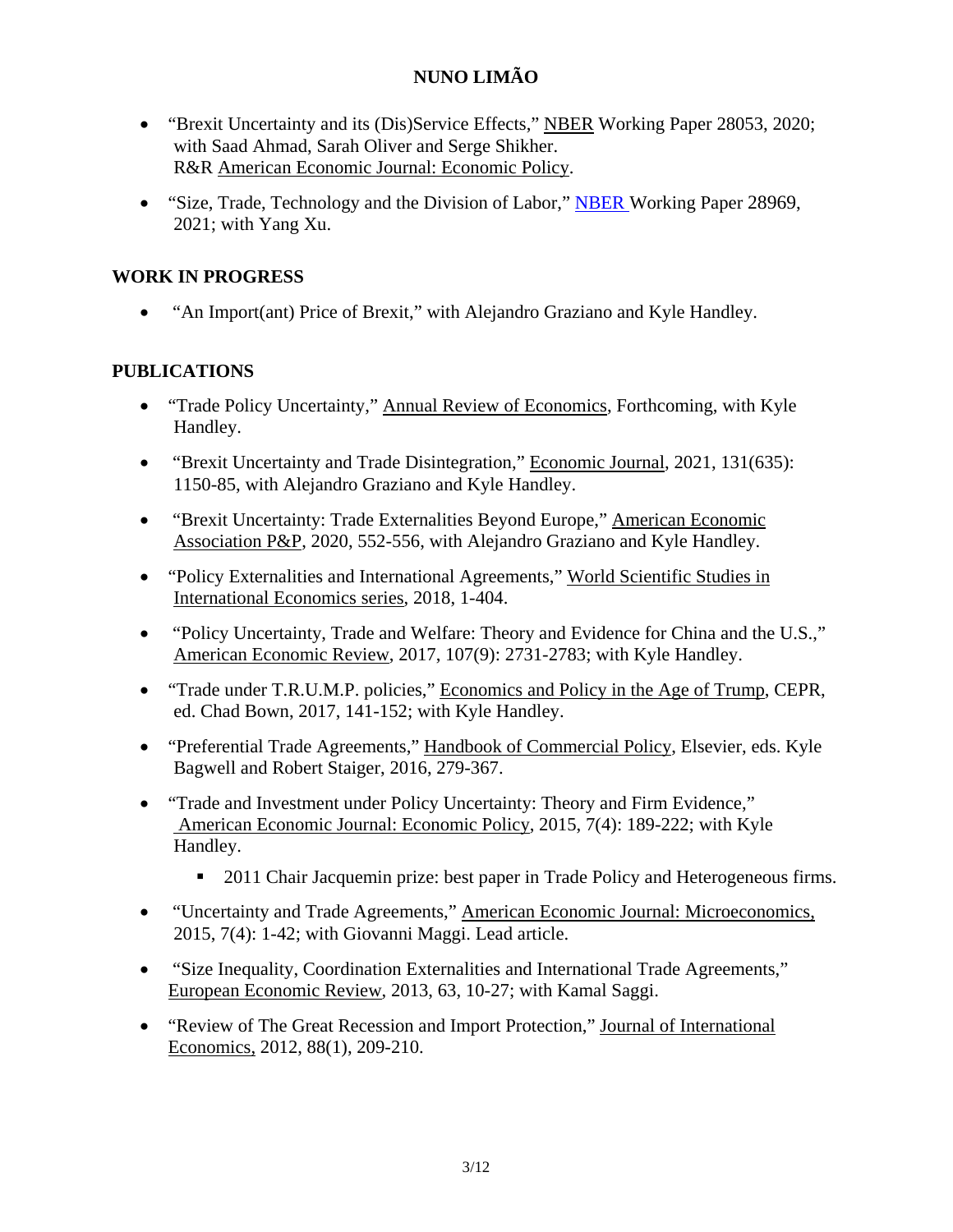- "Policy Choice: Theory and Evidence from Commitment via International Trade Agreements," Journal of International Economics. November 2011, 85(2), 186-205; with Patricia Tovar Rodriguez.
- "Optimal Tariffs and Market Power: The Evidence," American Economic Review, December 2008, 98(5), 2032-65; with Christian Broda and David Weinstein.
- "Tariff Retaliation versus Financial Compensation in the Enforcement of International Trade Agreements," Journal of International Economics. September 2008, 76(1), 48-60; with Kamal Saggi.
- "A Bargaining Theory of Inefficient Redistribution Policies," International Economic Review. May 2008, 49(2), 621-657; with Allan Drazen.
- "Optimal Tariffs." New Palgrave Dictionary of Economics, 2<sup>nd</sup> edition. 2008, eds. [Steven](http://www.palgrave.com/products/results.aspx?SC=Steven%20N.%20Durlauf&Type=AU) N. [Durlauf](http://www.palgrave.com/products/results.aspx?SC=Steven%20N.%20Durlauf&Type=AU) and [Lawrence](http://www.palgrave.com/products/results.aspx?SC=Lawrence%20E.%20Blume&Type=AU) E. Blume.
- "The Clash of Liberalizations: Preferential vs. Multilateral Trade Liberalization in the European Union," Journal of International Economics. March 2008, 74(2), 299-327; with Baybars Karacaovali.
- "Are Preferential Trade Agreements with Non-trade Objectives a Stumbling Block for Multilateral Liberalization?" Review of Economic Studies. July 2007, 74(3), 821-855.
	- Reprinted in "Economics of International Trade Law" by Edward Elgar, ed. Alan Sykes.
- "Inequality and Endogenous Trade Policy Outcomes," Journal of International Economics. July 2007, 72(2), 292-309; with Arvind Panagariya.
- "Political Contribution Caps and Lobby Formation: Theory and Evidence," Journal of Public Economics. April 2007, 91(3-4), 723-754; with Allan Drazen and Thomas Stratmann.
- "Preferential Trade Agreements as Stumbling Blocks for Multilateral Trade Liberalization: Evidence for the U.S." American Economic Review. June 2006, 96(3), 896-914.
	- Reprinted in "The WTO and Reciprocal Preferential Trading Agreements" by Edward Elgar, ed. Caroline Freund.
- "Trade Preferences to Small Developing Countries and the Welfare Costs of Lost Multilateral Liberalization" World Bank Economic Review. June 2006, 20(2), 217-240; with Marcelo Olarreaga.
	- Reprinted in "WTO Law and Developing Countries" by Cambridge University Press; eds. George A. Bermann and Petros C. Mavroidis.
- "Preferential vs. Multilateral Trade Liberalization: Evidence and Open Questions," World Trade Review. July 2006, 5(2), 155-176. Lead Article.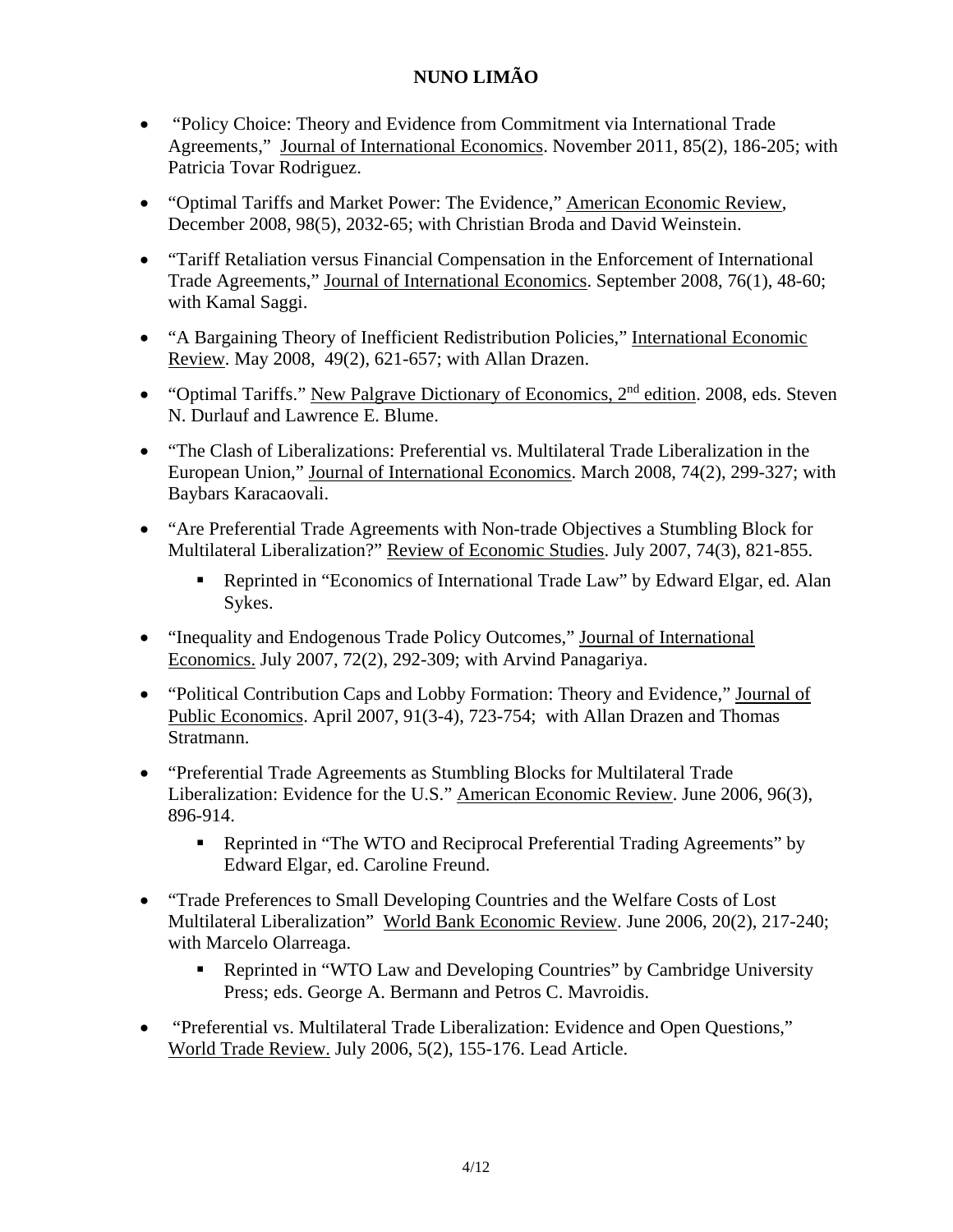- "Trade Policy, Cross-border Externalities and Lobbies: Do Linked Agreements Enforce More Cooperative Outcomes?" Journal of International Economics, 2005, 67(1), 175- 199.
	- Reprinted in "The WTO and Labour and Employment" by Edward Elgar, ed. Drusilla Brown and Robert Stern.
	- Reprinted in "Recent Papers in Trade and the Environment" by Edward Elgar, ed. Brian Copeland.
- "Anti-trade Bias in Trade Policy and General Equilibrium," Contributions to Economic Analysis & Policy, 2004, Vol. 3: No. 1, Article 14; with Arvind Panagariya.
- "Geographical Disadvantage: a Hecksher-Ohlin-Von-Thunen Model of International Specialisation," Journal of International Economics, 2002, 58(2), p.239-63; with Anthony Venables. Lead article.
	- Reprinted in "Economic Integration and Spatial Location of Firms and Industries" by Edward Elgar, ed. M. Jovanovic.
- "Infrastructure, Geographical Disadvantage, Transport Costs and Trade," World Bank Economic Review 2001, 15, p.451-479; with Anthony Venables.
	- Reprinted in a special volume on trade and transport costs by ICE, Revista de Economia, January-February 2007, 834, 23-43.

## **OTHER WORK**

- "Globalisation, specialisation, and the division of labour," 2021, [voxEU.org;](https://voxeu.org/article/globalisation-specialisation-and-division-labour) with Yang Xu.
- "Brexit uncertainty and trade disintegration in Europe and beyond," 2021, [voxEU.org;](https://voxeu.org/article/brexit-uncertainty-and-trade-disintegration-europe-and-beyond) with Alejandro Graziano and Kyle Handley.
- "The Policy Uncertainty Aftershocks of Trade Wars and Trade Tensions," Trade Wars, CEPR, ed. Meredith Crowley, 2019, 71-76; with Kyle Handley.
- "Trade cold wars and the value of agreements during crises," 2018, [voxEu.org;](https://voxeu.org/article/trade-cold-wars-and-value-agreements-during-crises) with Jeronimo Carballo and Kyle Handley.
- "Does policy uncertainty reduce economic activity? Insights and evidence from large trade reforms." 2013, solicited by [voxEu.org;](http://www.voxeu.org/article/does-policy-uncertainty-reduce-economic-activity) with Kyle Handley.

# **TEACHING AND ADVISING**

## **Courses**

- Econ 742 Advanced International Economics II (UMD)
- Econ 745 Advanced Topics in International Trade (UMD)
- Econ 698L International Trade Field: Theory and Empirical Applications (UMD)
- Econ 441 International Economics (UMD)
- Econ 414 Game Theory (UMD)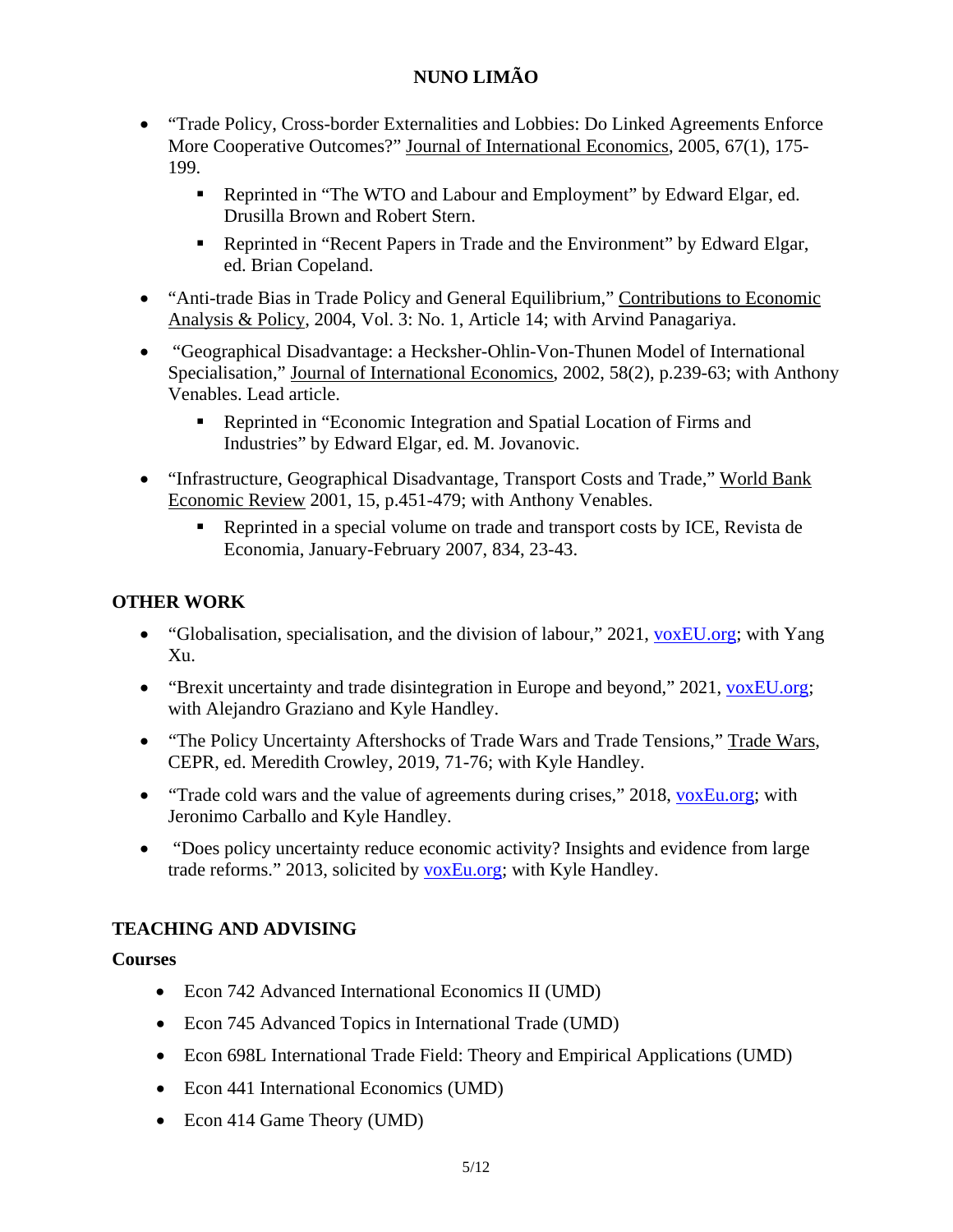- Econ 397 Undergraduate Honors (UMD)
- Econ 396 Undergraduate Honors (UMD)
- Advanced Economic Analysis: Trade Policy (Universidade do Porto)

## **Advising**

- Current Ph.D. students  $(3<sup>rd</sup>$  year and above) Heehyun Lim, Shihangyin Zhang, Jaehong Park, Xue Song.
- Ph.D Committee Chair Year of defense, initial job, dissertation title

| Alejandro Graziano     | 2020, University of Nottingham, "Essays on Trade Policy<br>and Industrial Concentration"                                                               |
|------------------------|--------------------------------------------------------------------------------------------------------------------------------------------------------|
| Lerong Li              | 2020, UIBE University, "Essays on Trade Policy Shocks,<br>U.S. Imports and Consumer Prices"                                                            |
| <b>Edith Laget</b>     | 2019, World Bank, "Essays on Preferential Trade<br>Agreements"                                                                                         |
| <b>Jingting Fan</b>    | 2017, Penn State University, "Talent, Geography, and<br>Offshore R&D"                                                                                  |
| Yang Xu                | 2017, Xiamen University, "Structural Change, Skill<br>Premium and Trade"                                                                               |
| Marisol Chatruc        | 2016, IDB Research Group, "Trade Shocks and Local<br>Labor Market Linkages"                                                                            |
| Jeronimo Carballo      | 2015, University of Colorado Boulder, "Global Sourcing<br>Under Uncertainty"                                                                           |
| Lixin Tang             | 2015, Shanghai University of Finance and Economics,<br>"Top Income Inequality and the Gains from Trade"                                                |
| Lauren Deason          | 2014, IFPRI, "Modeling International Trade Under the<br>Threat of Tariff Hikes in General Equilibrium"                                                 |
| <b>Teresa Fort</b>     | 2012, Dartmouth College, "Firms' Organization of Global<br>Production", UMD best Social Sciences dissertation award                                    |
| <b>Kyle Handley</b>    | 2011, Stanford SIEPR post-doc, University of Michigan,<br>"Policy Uncertainty and Export Decisions," winner of the<br>WTO's best young Economist prize |
| <b>Antoine Gervais</b> | 2010, Notre Dame University, "Product Differentiation in<br><b>International Trade"</b>                                                                |
| Lourenco Paz           | 2009, Syracuse University, "Essays on International Trade<br>and Inequality"                                                                           |
| <b>Utsav Kumar</b>     | 2007, Conference Board, "Essays on Inequality and<br>Reforms: Evidence from India"                                                                     |
| Piyush Chandra         | 2007, Colgate University, "WTO Accession as<br>Commitment: Theory and Evidence"                                                                        |
| Baybars Karacaovali    | 2006, Fordham University NY, "The Three Faces of Trade<br>Liberalization: Unilateral, Preferential and Multilateral"                                   |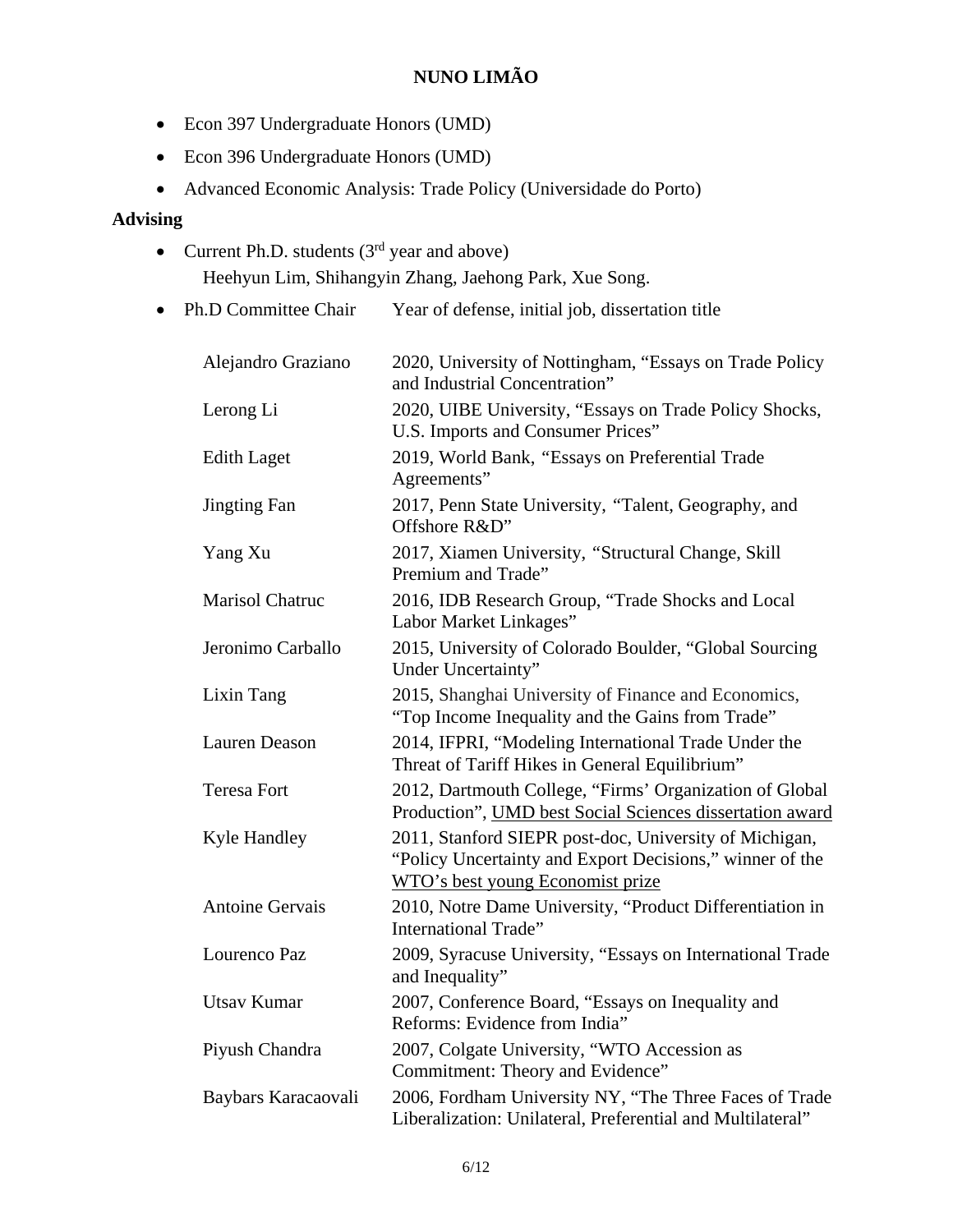|           | Patricia Rodriguez    | 2005, Brandeis University, "The Effects of Loss Aversion<br>on Trade Policy: Theory and Evidence" |
|-----------|-----------------------|---------------------------------------------------------------------------------------------------|
| $\bullet$ | Ph.D committee member | (actively advising prior to final defense)                                                        |
|           | Karam Jo              | 2020, Korea Development Institute                                                                 |
|           | Jorge Salas           | 2015, International Monetary Fund                                                                 |
|           | Ruben Branco          | 2013, Portuguese Foreign Ministry                                                                 |
|           | Jeremy Harris         | 2007, Inter-American Development Bank, DC                                                         |
|           | Gunjan Sharma         | 2006, University of Missouri                                                                      |
|           | <b>Ahmet Aysan</b>    | 2005, Bogazici University, Turkey                                                                 |
|           | Polina Vlasenko       | 2004, National University Kiev, Ukraine                                                           |
|           | Devesh Roy            | 2004, International Food Policy Research Institute, DC                                            |
|           | <b>Ashish Narain</b>  | 2004, University of Connecticut                                                                   |
|           | Nisha Malhotra        | 2004, University of British Columbia, Canada                                                      |
|           | Matias Berthelon      | 2003, Universidad Catolica, Chile                                                                 |

• Ph.D defense committee member

Ron Chan (2014), Hermal Itaj (2010), Chad Lawley (2009, AREC), Ravissa Suchato (2009, AREC), Facundo Martin (2003), Julie Topoleski (2003), Daniel Ortega (2002), Philip Schuler (2002), Michael Young (2001)

• Other

| Qi Dai                   | (2011, Undergraduate Honor's thesis) |
|--------------------------|--------------------------------------|
| <b>Geoffrey Chambers</b> | (2008, Undergraduate Honor's thesis) |
| Smita Kuriakose          | (2006, Master's thesis)              |

### **SERVICE AND OTHER PROFESSIONAL ACTIVITIES**

### **Economics Department**

- Director of Undergraduate Honors Program (Fall 2014-)
- Salary committee (Jan 2019-)
- Chair Website committee (2012/13, 2019-)
- Executive Committee (2008/09, 2013/14, 2016/17: chair)
- Co-chair Committee for Recruitment and Appointment of Assistant Professors (2011/12)
- Committee for Recruitment and Appointment of Professors (2001-03, 2005-07, 2008/09, 2011-17)
- Workshop organizer: Development, Trade, Institutions, Politics (2008/9)
- Committee for Graduate Admissions (2001-03)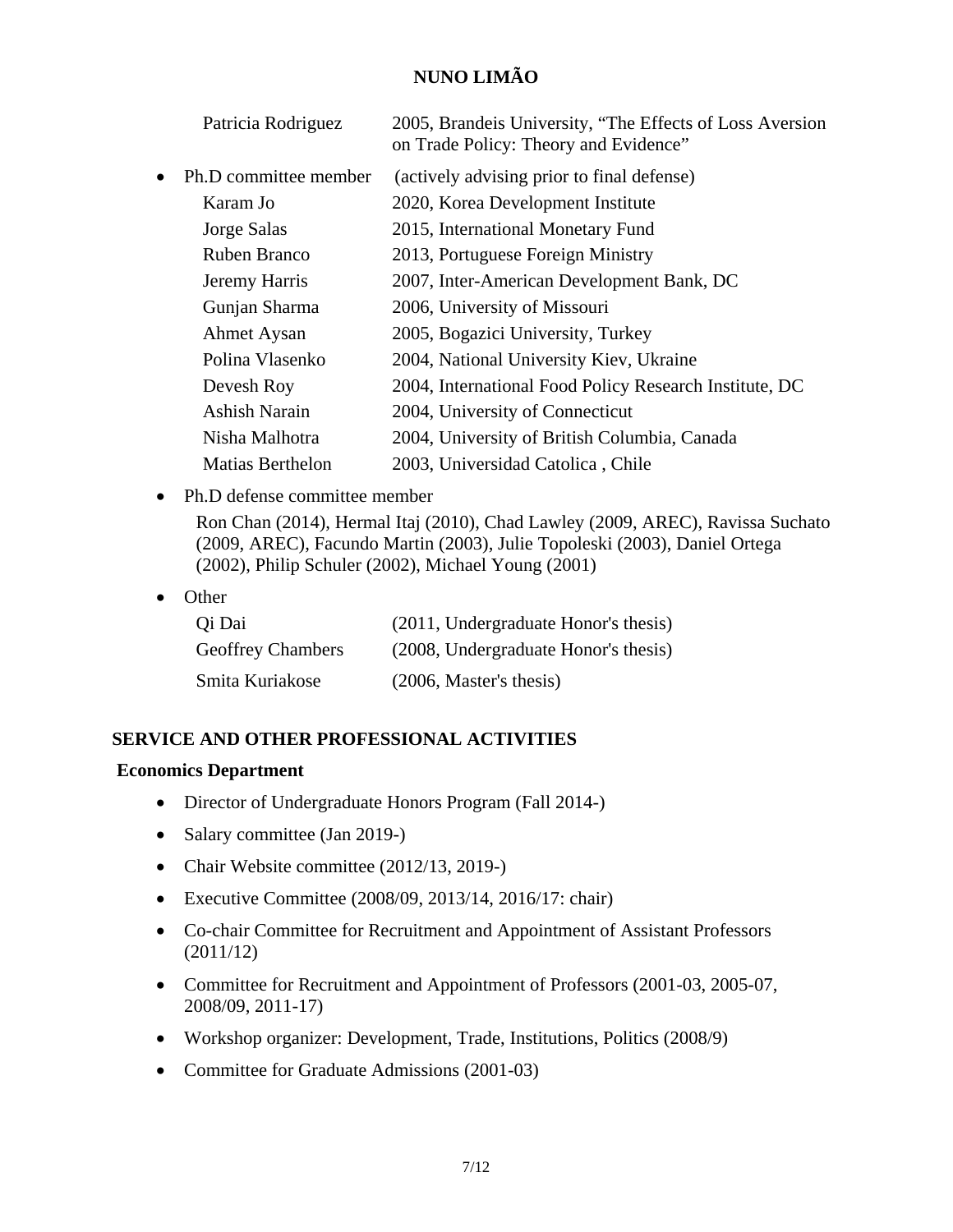### **University**

- Chief Financial Officer search committee (2021)
- Graduate Dissertation Fellowship Selection Committee (2016)
- University of Maryland Selection Committee for Banneker Key Fellowships (2013)
- Dean's representative for Dissertation Defenses

### **Profession**

- Chair of Program Committee for Portuguese Economic Association Conference (2019)
- Conference Co-organizer (w/ Kyle Bagwell, Giovanni Maggi and Robert Staiger): Stanford Institute Theoretical Economics 2016: "International Trade Policy: Institutions and Economic Impacts"
- National Science Foundation Economics Panel Member (2012-2014)
- Session organizer for Lisbon meeting on institutions and political economy (2013)
- Conference Co-organizer (w/ Kyle Bagwell and Robert Staiger): Stanford Institute Theoretical Economics 2010: "The Economic Analysis of Trade Agreements"
- Program Committee Member for Portuguese Economic Association Conference (2010, 2017)
- Program Committee Member for European Economic Association Conference (2006)
- Dissertation Committee Member for Economics Ph.D. at Universidade Nova de Lisboa
- External advisor for the Center for Economics and Finance at the University of Porto, 2009-present
- Journal Refereeing: American Economic Review, Journal of International Economics, Quarterly Journal of Economics, Journal of Political Economy, Review of Economic Studies, Review of Economics and Statistics, Economic Journal, International Economic Review, Journal of the European Economic Association, Journal of Development Economics, Journal of Economic Theory, Journal of Economic Geography, Journal of Economic Integration, Journal of Industrial Economics, Journal of Public Economics, Games and Economic Behavior, Berkeley Electronic Press, Scandinavian Journal of Economics, World Trade Review, Canadian Journal of Economics, Economics and Politics, World Economy, Review of World Economics, American Political Science Review, American Economic Journal: Economic Policy, American Economic Journal: Microeconomics, Economic Inquiry, Journal of International Trade and Economic Development.
- Grant refereeing: National Science Foundation.
- Member of the American Economic Association, the European Economic Association and the Econometric Society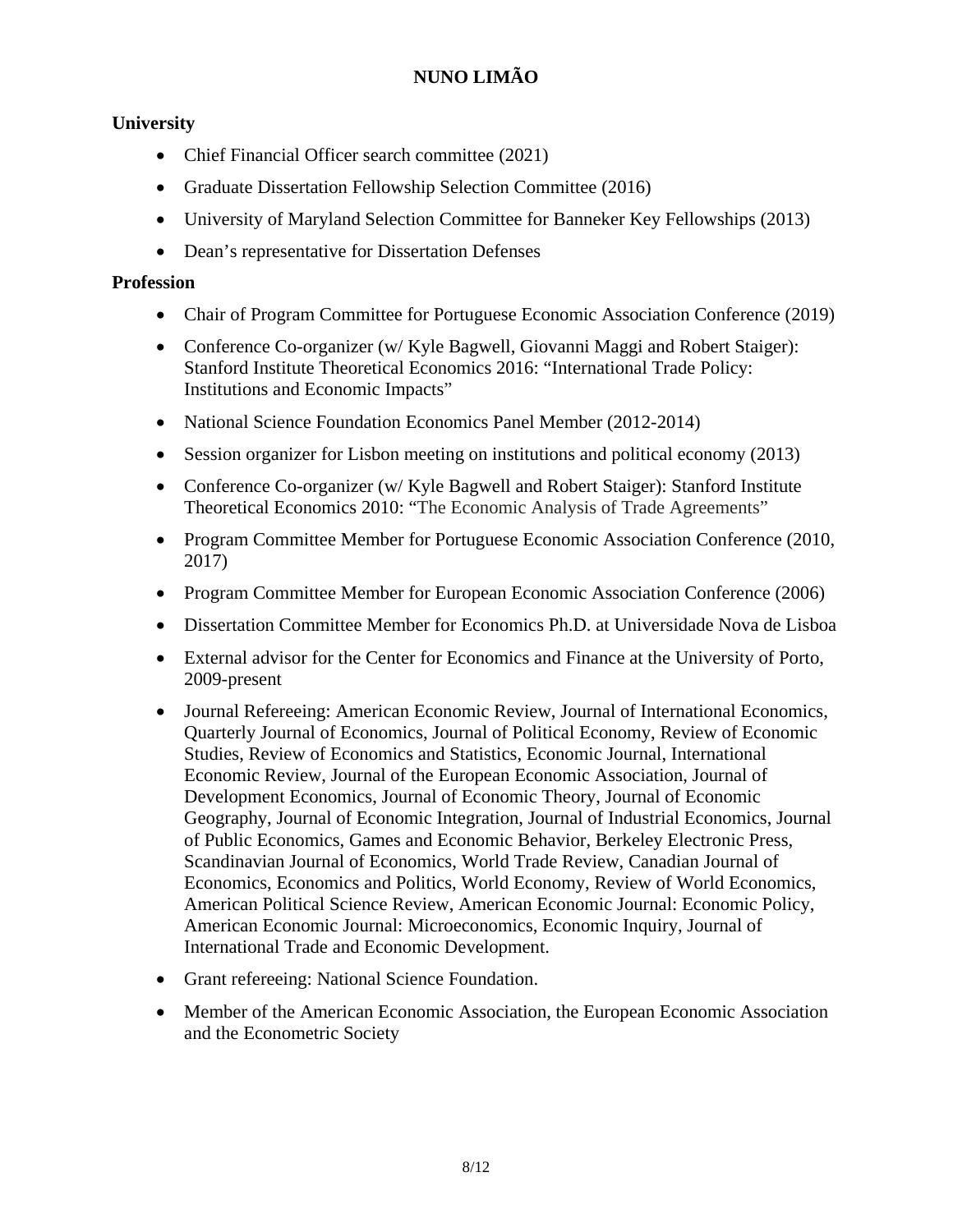### **CONFERENCES AND SEMINARS**

#### **International invited/keynote presentations**

- Keynote address at the Global Political Economy Network Conference (April 2019), ["Brexit Uncertainty and Trade Disintegration.](http://www.wam.umd.edu/%7Elimao/w25334.pdf)"
- World Trade Organization conference on Updating Trade Cooperation (December 2018), "The Changing Nature of Cooperation in Trade Agreements."
- Shanghai University of Finance and Economics: 2016 Summer School On International Trade and FDI, distinguished lecturer.
- Hitotsubashi Conference on International Trade and FDI (December 2013, Japan), "Policy Uncertainty, Trade and Welfare: Theory and Evidence for China and the US."
- Invited address at Econometric Society Australasian Meeting (July 2012, Australia), "Uncertainty and Trade Agreements."
- Trade Policy in a Globalised World workshop (June 2012, Italy). "Uncertainty and Trade Agreements"
- Keynote address at European Trade Study Group Conference (September 2011, Denmark). "Trade and Investment under Policy Uncertainty: Theory and Firm Evidence."
- World Trade Organization short course (June 2010). "On Motives for Trade Agreements."
- Keynote address at Bank of Portugal Conference on Portuguese Development in the European Context (May 2010, Portugal). "Trade and Investment under Policy Uncertainty: Firm Evidence From Portugal's European Integration."
- International Economic Institutions Workshop (September 2008, South Korea) "Policy Choice: Theory and Evidence from Commitment via International Trade Agreements"
- Keynote address at Kiel Institute Global Excellence Award Workshop (June 2008, Germany). "Market Power in International Trade: Sources and Implications for Policy Reform."

### **Recent Conferences and Workshops**

- NBER Winter meetings (December 2021), "Size, Trade, Technology and the Division of Labor".
- Empirical Trade Online Seminar (October 2021), "An Import(ant) Price of Brexit".
- Society for Economic Dynamics (July 2021), "Firm Input Choice Under Trade Policy Uncertainty".
- Washington Area International Trade Symposium (April 2021), "Size, Trade, Technology and the Division of Labor".
- AEA meetings (January 2021), "Size, Trade, Technology and the Division of Labor".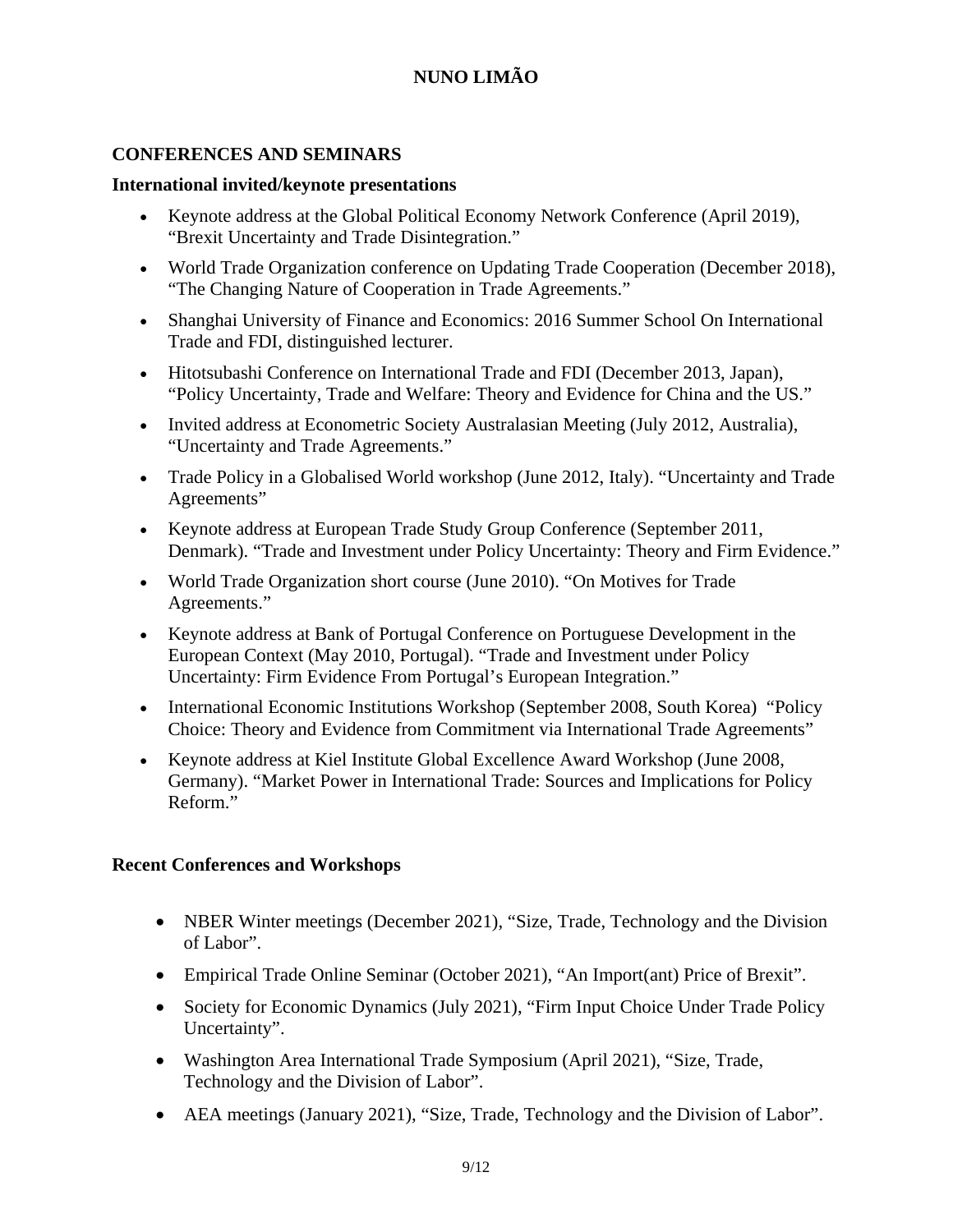- International Trade Policy and Institutions Conference, NBER (September 2020), "Firm Input Choice Under Trade Policy Uncertainty".
- International Trade Dynamics Workshop (June 2020), "Firm Input Choice Under Trade Policy Uncertainty".
- AEA meetings (January 2020), "Brexit Uncertainty: Trade Externalities Beyond Europe." "Input Trade and Policy Uncertainty." (presented by co-author).
- NBER Winter meetings (December 2019), "Brexit Uncertainty and Trade [Disintegration.](http://www.wam.umd.edu/%7Elimao/w25334.pdf)"
- Rochester Macro-Trade workshop (September 2019), ["Brexit Uncertainty and Trade](http://www.wam.umd.edu/%7Elimao/w25334.pdf)  [Disintegration.](http://www.wam.umd.edu/%7Elimao/w25334.pdf)"
- Princeton IES Summer workshop (June 2019), NBER ITI (July 2019). Discussant for "Are Trade Agreements Good for You?" by Maggi and Ossa.
- Federal Reserve Board "Trade Policy Uncertainty Roundtable" (May 2019), "Sources and Consequences of Trade Policy Uncertainty: the Role of Agreements
- St. Louis Fed Macro-Trade Workshop (April 2019), ["Brexit Uncertainty and Trade](http://www.wam.umd.edu/%7Elimao/w25334.pdf)  [Disintegration.](http://www.wam.umd.edu/%7Elimao/w25334.pdf)"
- NBER Winter meetings (December 2018), ["Economic and Policy Uncertainty: Export](http://www.wam.umd.edu/%7Elimao/w24368.pdf)  [Dynamics and the Value of Agreements](http://www.wam.umd.edu/%7Elimao/w24368.pdf)*.*" (presented by co-author)
- World Trade Organization research conference (December 2018), "Brexit Uncertainty [and Trade Disintegration.](http://www.wam.umd.edu/%7Elimao/w25334.pdf)"
- The Lisbon Meetings in Game Theory and Applications (October 2018), "Trade, Intermediates and the Division of Labor: Old ideas, new insights."
- World Bank Deep Trade Agreements Conference (February 2018) "Preferential Tariffs." Discussant.
- Philadelphia International Trade Conference (November 2017) "Brexit and the Macroeconomic Impact of Trade Policy Uncertainty." Discussant.
- Joint Central Bankers' Conference (Canada, November 2017) "Trade Collapse and Policy Uncertainty in the Great Recession." (invited, presented by co-author)
- The Economics of International Trade Agreements, Switzerland (February 2017) "Trade Collapse and Policy Uncertainty in the Great Recession."
- Southern Economic Association (November 2016) "Trade Collapse and Policy Uncertainty in the Great Recession."
- Conference in Honor of Donald R. Davis, Columbia University (September 2016) "Trade Collapse and Policy Uncertainty in the Great Recession."
- Philadelphia International Trade Conference (November 2015) "Policy Uncertainty, Trade and Welfare: Theory and Evidence for China and the US."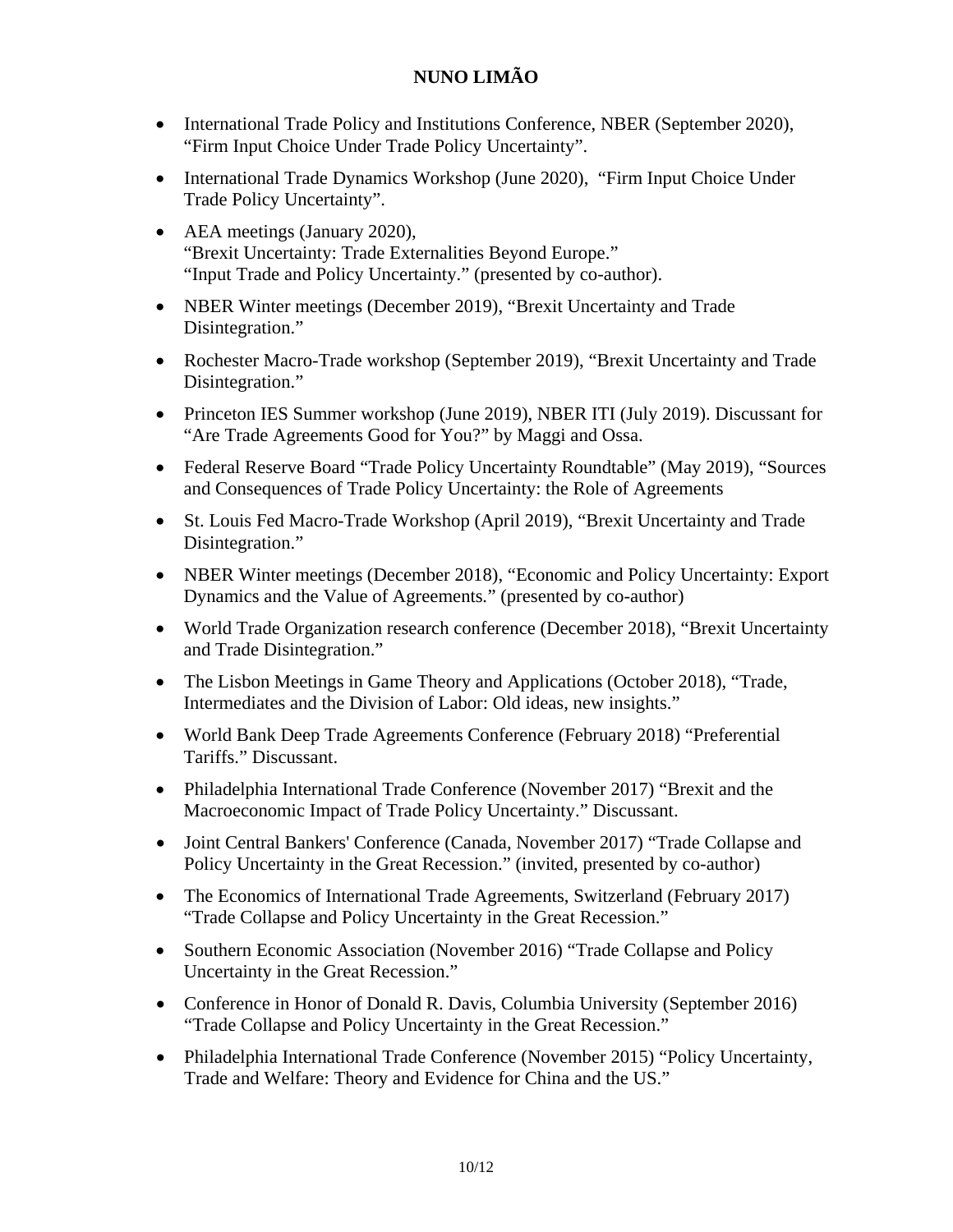- Handbook of Commercial Policy, Dartmouth (June 2015), "Preferential Trade Agreements."
- Exploring the Price of Policy Uncertainty, Washington DC, (April, 2015) "Policy Uncertainty, Trade and Welfare: Theory and Evidence for China and the US."
- RDC Annual Research Conference, US Census Bureau (June 2014), "Trade Collapse and Policy Uncertainty in the Great Recession."
- Causes and Consequences of Policy Uncertainty Conference, Princeton University (Apr. 2014), "Policy Uncertainty, Trade and Welfare: Theory and Evidence for China and the US."
- American Economic Association meetings (Jan. 2014), "Trade Collapse and Policy Uncertainty in the Great Recession."
- NBER China Group (Oct. 2013), "Policy Uncertainty, Trade and Welfare: Theory and Evidence for China and the US."
- Lisbon meeting on institutions and political economy (May 2013), "Policy Uncertainty, Trade and Welfare: Theory and Evidence for China and the US."
- Washington Area International Trade Symposium (April 2013), "Policy Uncertainty, Trade and Welfare: Theory and Evidence for China and the US." (invited, presented by co-author)
- Policy Uncertainty and its Economic Implications, Chicago University (Dec. 2012), "Trade and Investment under Policy Uncertainty: Theory and Firm Evidence."
- Princeton IES Summer workshop (June 2012). "Uncertainty and Trade Agreements"
- American Economic Association meetings (Jan. 2012). "Uncertainty and Trade Agreements"
- NBER International Trade Summer Institute (August 2011). Discussant for "Terms of Trade and Global Efficiency Effects of Free Trade Agreements, 1990-2002." By Anderson and Yotov.
- NBER International Trade Spring Meetings (March 2011). "Trade and Investment under Policy Uncertainty: Theory and Firm Evidence."
- Washington Area International Trade Symposium (March 2011). "Trade and Investment under Policy Uncertainty: Theory and Firm Evidence."
- Stanford Institute Theoretical Economics (July 2010). "Trade and Investment under Policy Uncertainty: Theory and Firm Evidence."
- World Trade Organization research seminar (June 2010). "Trade and Investment under Policy Uncertainty: Theory and Firm Evidence."

#### **Other Conferences and Workshops**

- Empirical Investigations in International Trade
- CEPR European Research Workshop in International Trade
- Midwest International Economics Group